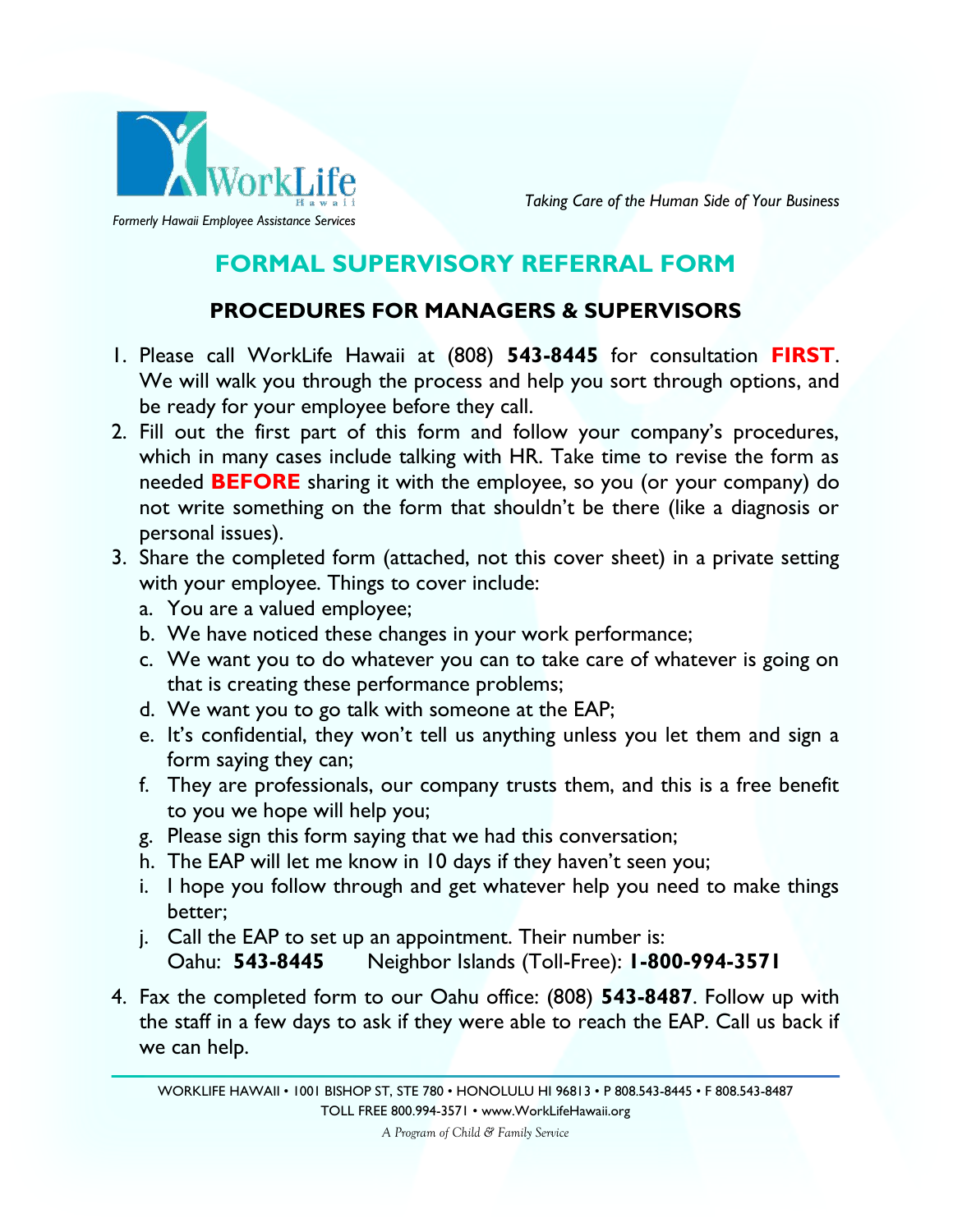

*Taking Care of the Human Side of Your Business*

# **FORMAL SUPERVISORY REFERRAL FORM**

### **Supervisor: Please call the WorkLife Hawaii office at (808) 543-8445 BEFORE making the referral. Follow company policies (e.g. informing HR) BEFORE sharing this form with the Employee.**

| Position/How long there?<br><u>Internal product</u> |            |                                  |  |
|-----------------------------------------------------|------------|----------------------------------|--|
|                                                     |            |                                  |  |
|                                                     |            |                                  |  |
|                                                     |            |                                  |  |
|                                                     |            |                                  |  |
| <b>Phone Number Example 2014</b>                    | <b>FAX</b> | Email <u>___________________</u> |  |

### **Current and Previous Work Performance Problems:**

Referral to the EAP should be based on specific, observable job performance problems. Please indicate specific incidents, events, observed behaviors, or areas where the employee has not met performance expectations. (Please attach additional pages if necessary.)

 $\mathcal{L}_\mathcal{L} = \{ \mathcal{L}_\mathcal{L} = \{ \mathcal{L}_\mathcal{L} = \{ \mathcal{L}_\mathcal{L} = \{ \mathcal{L}_\mathcal{L} = \{ \mathcal{L}_\mathcal{L} = \{ \mathcal{L}_\mathcal{L} = \{ \mathcal{L}_\mathcal{L} = \{ \mathcal{L}_\mathcal{L} = \{ \mathcal{L}_\mathcal{L} = \{ \mathcal{L}_\mathcal{L} = \{ \mathcal{L}_\mathcal{L} = \{ \mathcal{L}_\mathcal{L} = \{ \mathcal{L}_\mathcal{L} = \{ \mathcal{L}_\mathcal{$ 

 $\_$  , and the set of the set of the set of the set of the set of the set of the set of the set of the set of the set of the set of the set of the set of the set of the set of the set of the set of the set of the set of th

 $\_$  ,  $\_$  ,  $\_$  ,  $\_$  ,  $\_$  ,  $\_$  ,  $\_$  ,  $\_$  ,  $\_$  ,  $\_$  ,  $\_$  ,  $\_$  ,  $\_$  ,  $\_$  ,  $\_$  ,  $\_$  ,  $\_$  ,  $\_$  ,  $\_$  ,  $\_$  ,  $\_$  ,  $\_$  ,  $\_$  ,  $\_$  ,  $\_$  ,  $\_$  ,  $\_$  ,  $\_$  ,  $\_$  ,  $\_$  ,  $\_$  ,  $\_$  ,  $\_$  ,  $\_$  ,  $\_$  ,  $\_$  ,  $\_$  ,

 $\mathcal{L}_\text{max}$  and  $\mathcal{L}_\text{max}$  and  $\mathcal{L}_\text{max}$  and  $\mathcal{L}_\text{max}$  and  $\mathcal{L}_\text{max}$  and  $\mathcal{L}_\text{max}$ 

 $\_$  ,  $\_$  ,  $\_$  ,  $\_$  ,  $\_$  ,  $\_$  ,  $\_$  ,  $\_$  ,  $\_$  ,  $\_$  ,  $\_$  ,  $\_$  ,  $\_$  ,  $\_$  ,  $\_$  ,  $\_$  ,  $\_$  ,  $\_$  ,  $\_$  ,  $\_$  ,  $\_$  ,  $\_$  ,  $\_$  ,  $\_$  ,  $\_$  ,  $\_$  ,  $\_$  ,  $\_$  ,  $\_$  ,  $\_$  ,  $\_$  ,  $\_$  ,  $\_$  ,  $\_$  ,  $\_$  ,  $\_$  ,  $\_$  ,

 $\Box$  . The contract of the contract of the contract of the contract of the contract of the contract of the contract of

 $\Box$  . The contribution of the contribution of the contribution of the contribution of the contribution of the contribution of the contribution of the contribution of the contribution of the contribution of the contributi

#### **Desired Performance Improvement:**

Be specific about what you want to observe in terms of improvement in work performance.

 $\mathcal{L}=\mathcal{L}=\mathcal{L}=\mathcal{L}=\mathcal{L}=\mathcal{L}=\mathcal{L}=\mathcal{L}=\mathcal{L}=\mathcal{L}=\mathcal{L}=\mathcal{L}=\mathcal{L}=\mathcal{L}=\mathcal{L}=\mathcal{L}=\mathcal{L}=\mathcal{L}=\mathcal{L}=\mathcal{L}=\mathcal{L}=\mathcal{L}=\mathcal{L}=\mathcal{L}=\mathcal{L}=\mathcal{L}=\mathcal{L}=\mathcal{L}=\mathcal{L}=\mathcal{L}=\mathcal{L}=\mathcal{L}=\mathcal{L}=\mathcal{L}=\mathcal{L}=\mathcal{L}=\mathcal{$ (Continued on Page 2)

> WORKLIFE HAWAII • 1001 BISHOP ST, STE 780 • HONOLULU HI 96813 • P 808.543-8445 • F 808.543-8487 TOLL FREE 800.994-3571 • [www.WorkLifeHawaii.org](http://www.worklifehawaii.org/)

> > *A Program of Child & Family Service*